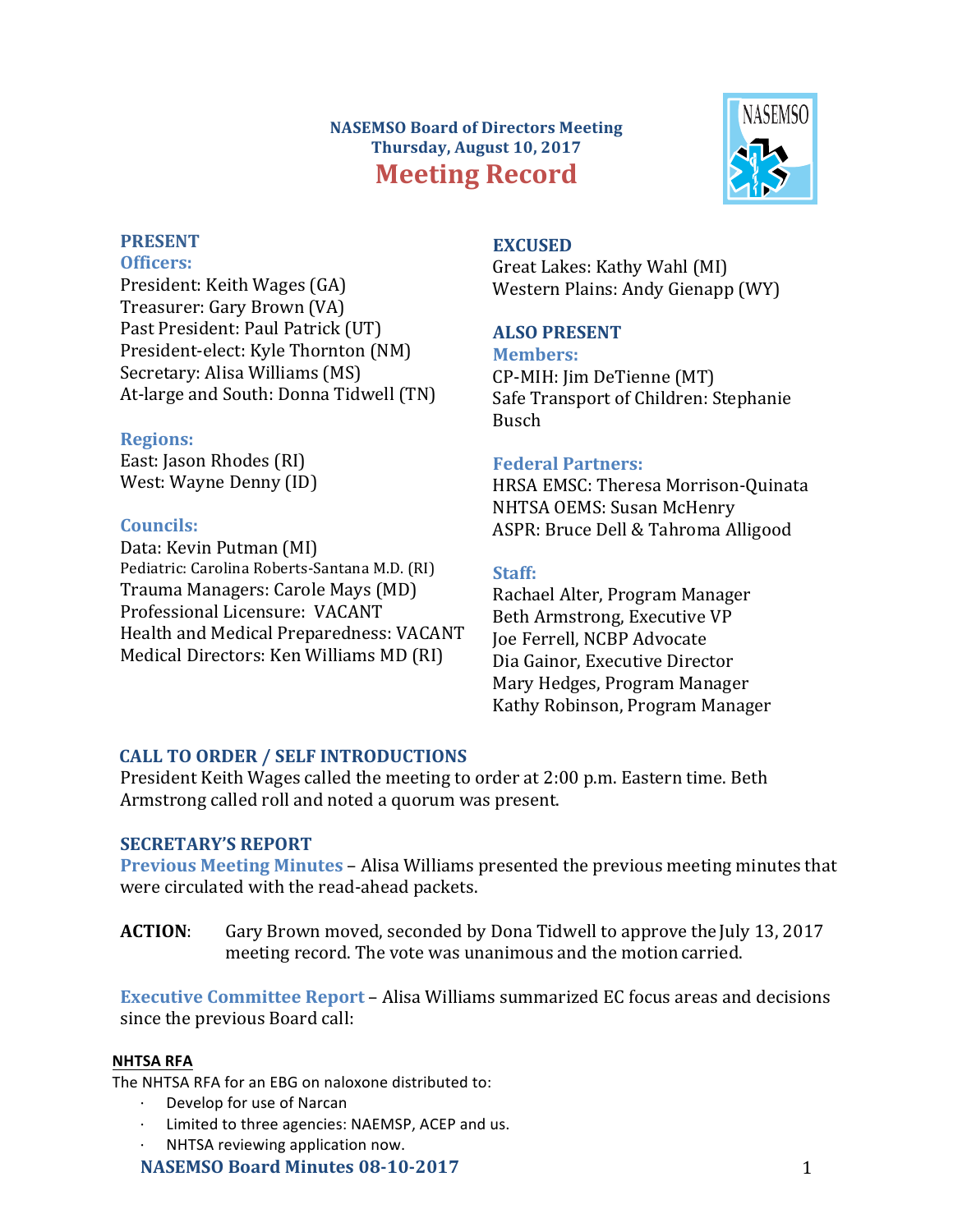- $\cdot$  Due August 16
- · *Action Item: Report at next board meeting*.
- · *Action item: Board Liaison Needed*

#### **Field Triage RFA**

Another RFA on field triage which we have been invited to partner.

- $\cdot$  Contractors receiving notices to spend money on deliverable (e.g. Red Flash).
- [ToXcel](http://toxcel.com/) (poison control, environmental exposure) work on other studies. Recent notice for revision of triage guidelines based on EMS personnel. Only five companies selected to apply. Offering expertise to assist.

#### **Delta**

A conversation about the use of our Delta SkyBonus points!

Action Item: Use on Incentives and board retreat prior to expiration on December 31.

#### Department of Transportation NHTSA Assessment of the 1996 EMS Agenda for the Future

Action Item: Circulate the input request to all state EMS Officials to comment individually and directly, and ask that they also send copies to specified HQ staff contact [\(CFirth@asmii.net](mailto:CFirth@asmii.net)) to *consolidate information for official NASEMSO response.* 

### Social Meeting Costs - OKC

- $\cdot$  Early evening outing.
- $\cdot$  Private Tour Murrah Building. BBQ Dinner served. Cost \$55.
- · *Action item: No bar to be offered.*

#### NREMT

- $\cdot$  Tre resigning effective September 1.
- Drew Dawson to be interim director. (Working from Montana until August.)
- National search committee open to recommendations. Paul on this committee.

#### *FARB – Dia nominated for Vice President from the floor! : ) Go Dia!!!!*

#### **National Homeland Security Consortium Roundtable** – NASEMSO Priorities

- $\cdot$  Leslee represents NASEMSO on the Consortium, next meeting August 1
- $\cdot$  Asked for NASEMSO three top priorities
	- 1. Cybersecurity
	- 2. Funding for implementation of preparedness initiatives
	- 3. Emerging issues including infectious disease and opioid epidemic
- · *Action: Support.*

#### **Safe Transport of Children** – permission to submit unsolicited proposal

- · Ad hoc committee drafted a proposal to lay a foundation to test standards on devices, etc. on children in the back of an ambulance. (Same crash testing for adults would now be performed for kids.)
- $\cdot$  150K toward project.
- · Seek approval to submit proposal. *Action: Submit.*

#### **Reno Update –** Board Retreat and Spring '19 meeting

- $\cdot$  Reviewed two facilities, logistics, etc.
- Board Retreat committed at Morrison House in Alexandria December 2016-2018. Breaking contract includes penalty.

### **NASEMSO Board Minutes 08-10-2017** 2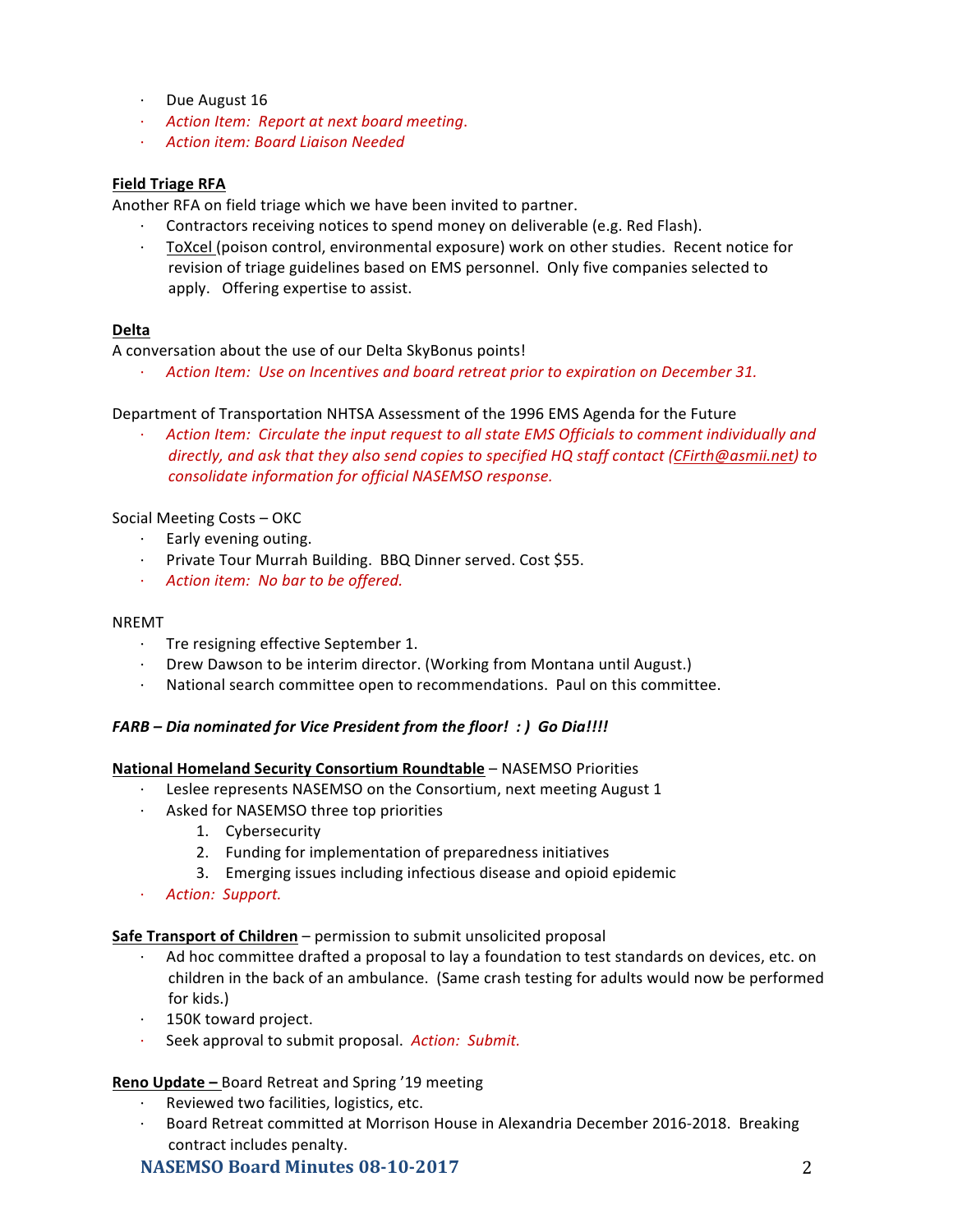· *Beth to keep us updated on any new information.*

## **National Safety Council – July 10 Deadline**

NSC is leading a letter supporting CDC funding for older adult falls research. Request to have member of the first responder community sign on to the letter. Action to support.

## **Fall Meeting**

New Councils and Committees update.

## **Health and Medical Preparedness Committee**

June 21 held first call with 21 states participating. Included state representatives and DP committee members. Plans are to elect a Chair and Co-Chair in Oklahoma City.

## **Personnel Licensure Committee**

Held first meeting in June and will also meet in person in Oklahoma City. Currently 26 states have named a representative to this committee.

## **Emerging Systems of Care Committee**

Trauma Managers Council will help this committee get off the ground. Since Trauma won't meet in OKC, this committee will likely also not meet.

#### **HCID Project**

A focus group will hold a meeting on project deliverables in OKC. This will be an open meeting for any and all participants.

### **TREASURER'S REPORT**

**Financial Status** –Treasurer Gary Brown reported that as of July 31, 2017 NASEMSO had current income from operations of \$138,379 and other income of \$10,750 (including \$1,980 in interest/dividend and unrealized gain of \$8,771). Expenses were \$103,378 yielding \$45,752 net excess and a current fund balance of \$1,107,548.

Mr. Brown will visit NASEMSO HQ on September 6 to finalize 2018-19 budget projections and potential 2017-18 amendments which might include a required expenditure to update our member DB platform, website renovation and an increase in management fees to maintain staff resources not supported by NHTSA. A 2018 budget proposal will be presented for review in Oklahoma City.

**Program Committee** – Gary Brown reported that the Program Committee met earlier this week. The program for OKC is posted, the online registration link is active and work is already underway for the 2018 Spring Meeting in Providence, RI. He shared that Jason Rhodes (RI) has polled all state EMS offices in his region to identify good topics and speakers for consideration.

### **EXECUTIVE DIRECTOR'S REPORT**

**NEPS** – Dia reported the current contract is in its final quarter and NASEMSO awaits paperwork for the 2017-18 award.

**NASEMSO Board Minutes 08-10-2017** 3 **Fatigue in EMS** – The Prehospital Emergency Care special supplement is on schedule to be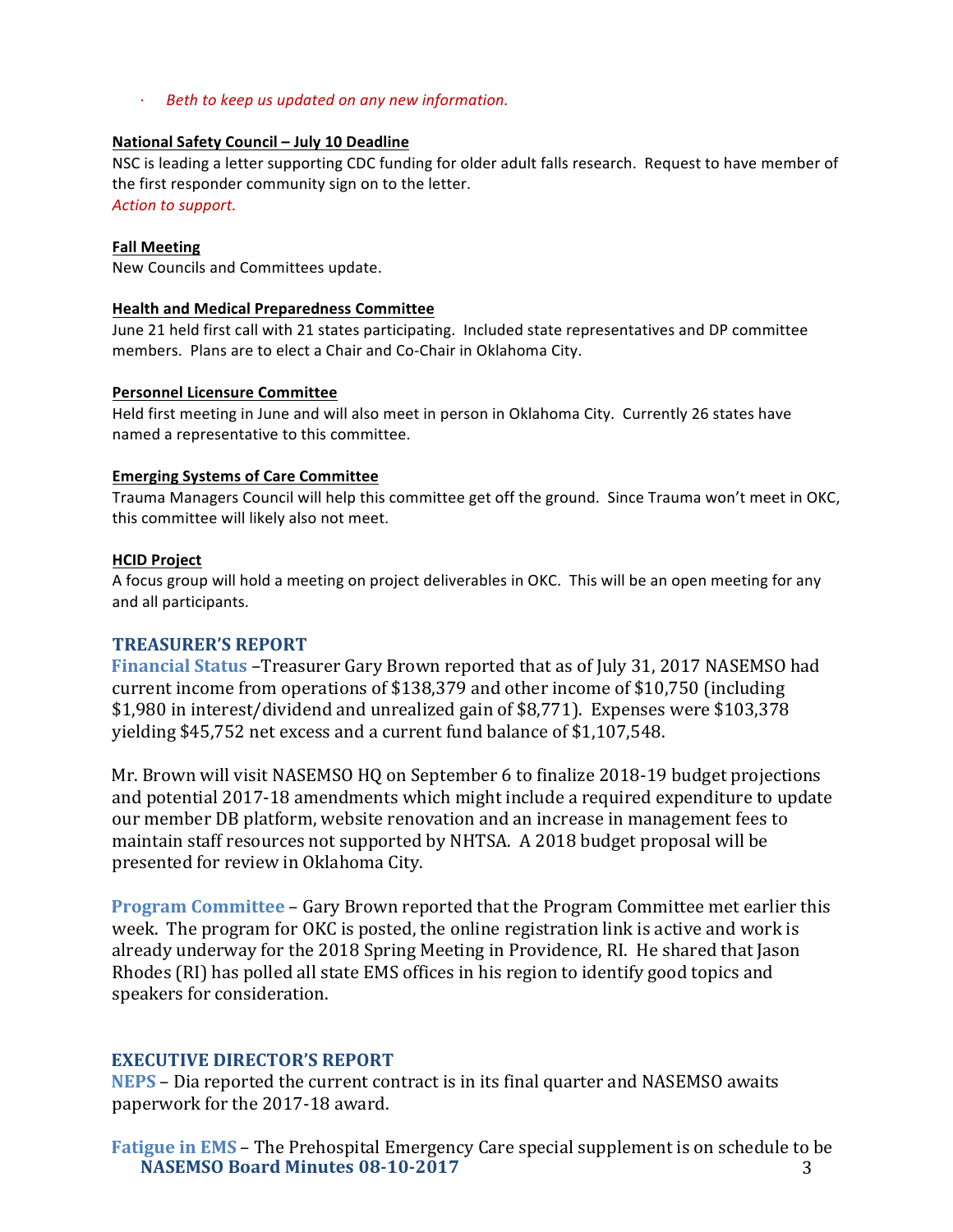released electronically the end of September and the print version will follow.

**SOP Model Revision** – the public comment period is generating high attention.

**ASPR Transport of Highly Infectious Patients – the Transport Template Plan and** Capability Assessment is completed and has received about 20 comments so far.

**Baylor EIIC** – Dia and Rachael will be attending the Grantee meeting in DC next week. The NASEMSO contract has expired and is under renewal.

**UNC National Collaborative for Bio-Preparedness - Joe Ferrell indicated that Florida** and Rhode Island signed their DUA. Three additional states will likely sign on soon.

**REPLICA** – Sue Prentiss reported that the arrangements have been made and public notices posted for the inaugural meeting in October at the Oklahoma Museum of Fine Arts in OKC.

### **ACTION ITEMS**

**NASEMSO Opioid Related Project Ideas - Staff has drafted unsolicited proposal ideas on** data collection/assessment, training and education, and policy and planning.

ACTION: Paul Patrick moved, seconded by Kyle Thornton for staff to advance development of proposals in these areas. The vote was unanimous and the motion carried.

**Traffic Incident Management Endorsement Letter – the HITS Committee drafted a letter** to the Federal Highway Administration endorsing TIM training.

ACTION: Gary Brown moved, seconded by Jason Rhodes to transmit the letter. The vote was unanimous and the motion carried.

**CAPCE Request to Approve TIM for CE Credit – the HITS Committee drafted a letter to** Commission on Accreditation for Prehospital EMS to seek CE credit for TIM.

ACTION: Donna Tidwell moved, seconded by Jason to transmit the letter. The vote was unanimous and the motion carried.

**Pediatric Transport Comparison Spreadsheet - STC Committee member Stephanie** Busch presented a spreadsheet of transport products sorted by situational category. The Committee proposed that this be attached to the Interim Guidance on Safe Transport of Children which the Board approved earlier this year, and be made available to members as a resource. It was made clear that this is not an endorsement of any products referenced in the document.

ACTION: Donna Tidwell moved, seconded by Carolina Roberts-Santana to approve the above. The vote was unanimous and the motion carried.